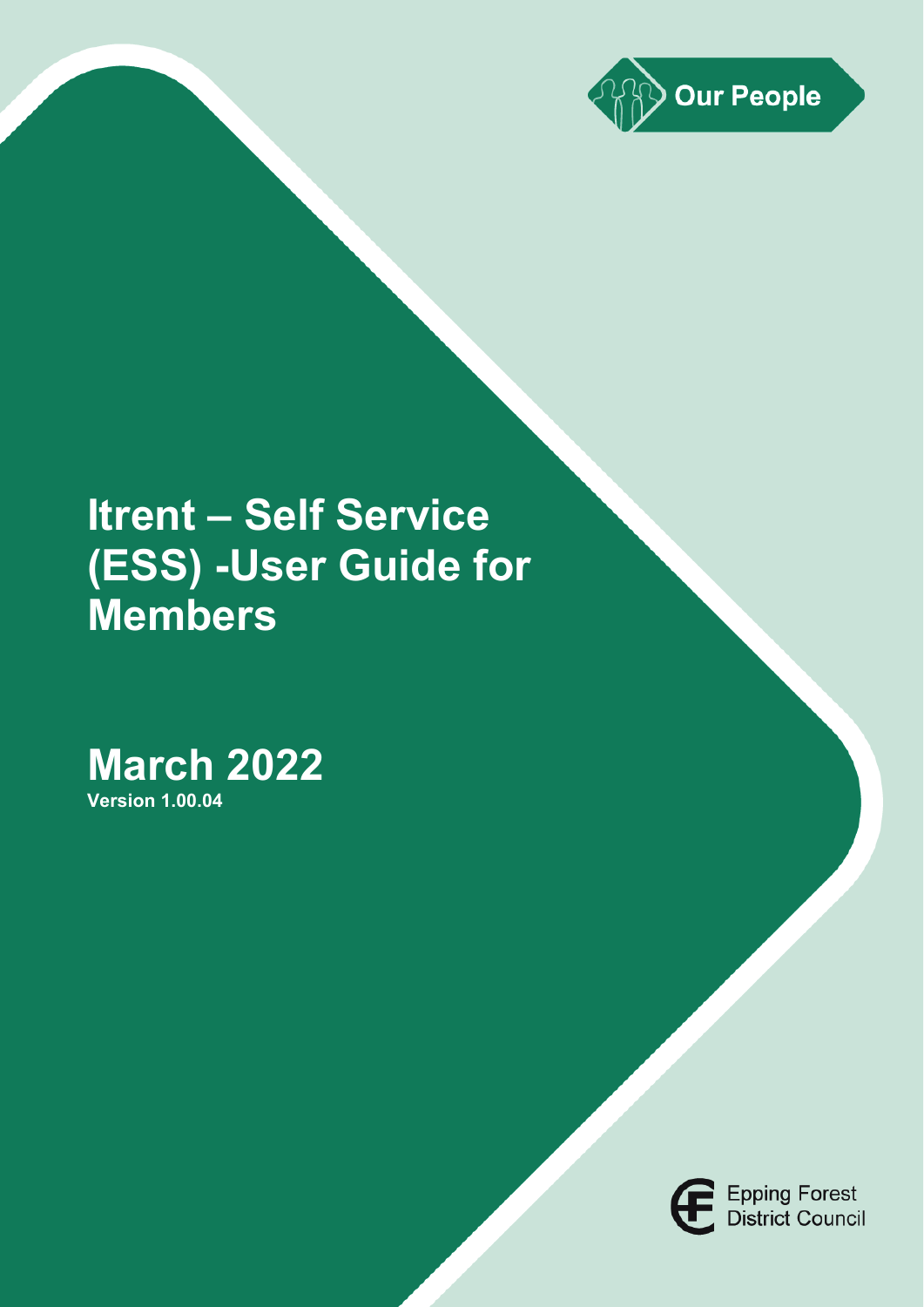# **INDEX OF CONTENTS**

|                                        | Page |
|----------------------------------------|------|
| Introduction                           | 3    |
| Accessing the System                   | 4    |
| <b>View Your Profile</b>               | 5    |
| Entering car details<br>$\circ$        | 6    |
| Payslips and P60's                     | 6    |
| Submit an Expense Claim                | 7    |
| <b>Settings - Personal Preferences</b> | 10   |
| Do's and Don'ts                        | 11   |
| Hints and Troubleshooting              | 11   |
| <b>Useful Contacts</b>                 | 11   |
| <b>Review Date</b>                     | 11   |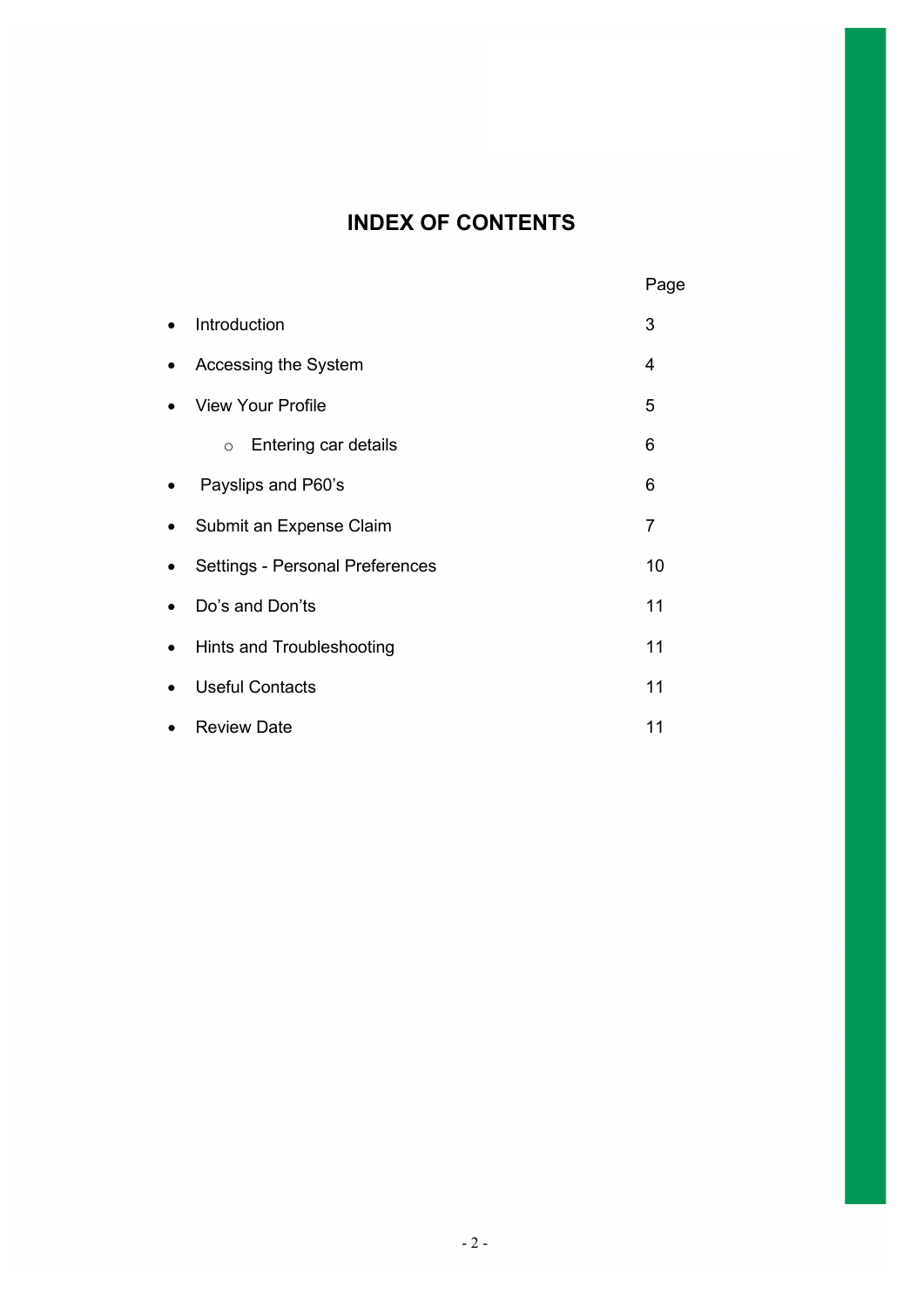## **INTRODUCTION**

Welcome to Itrent Employee Self Service (ESS).

ESS allows you to electronically view and update personal data that is held for you on Itrent, the new HR and Payroll system.

ESS can be accessed from anywhere and is not limited to an EFDC device. As long as you have appropriate equipment and an internet connection you can access ESS.

#### **Important Security Advice**

As ESS holds sensitive information about you, it is important that you use it responsibly to maintain the security of your personal information.

You should always log out of ESS once you have finished using it and you should never let anyone know your login details. Failure to adhere to these guidelines could allow people to access information about you (such as contact and pay details) and potentially expose you to the risk of identity fraud.

#### **Data Protection**

By using ESS you will only have access to your own details, you cannot view other Members details and they cannot view yours. There are some areas within the Council who have access to your information and who treat your information confidentially and in accordance with data protection requirements, i.e. Staff in HR, Payroll, Accountancy and Audit have certain access to your data in order to carry out their specific roles.

All users must comply with Data Protection legislation and relevant Epping Forest District Council policies.

#### **Workflow E-mails**

Please note that certain changes made to your personal details will trigger a Workflow email confirming that a change has been made, this is necessary for security reasons and may also provide you with advice on what to do next.

In order to receive these e-mails, a User e-mail address needs to be registered within the system. If you have an EFDC account then a User email address has already been set up for you, this is your @eppingforestdc.gov.uk address. If you do not have an EFDC account then your publicly available e-mail has been used as your User email address. Please check this information carefully and ensure that it is recorded as you wish.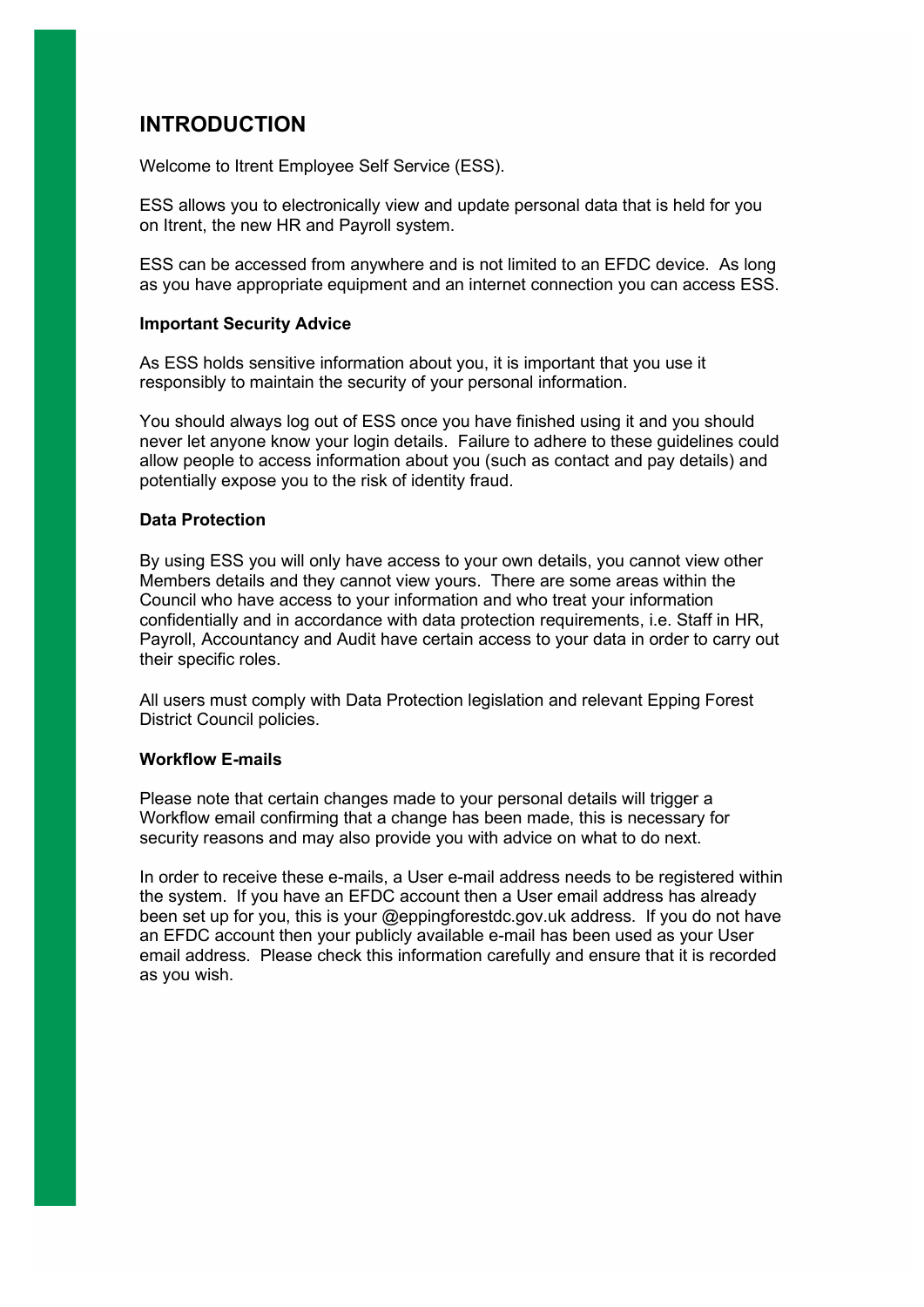# **ACCESSING THE SYSTEM**

To access the system, please type the following:-

[https://ce0144li.webitrent.com/ce0144li\\_lss](https://ce0144li.webitrent.com/ce0144li_lss)

into your preferred Internet search engine address bar, see image below:-

| исписты<br>ш.<br>,,,,,,,,                                                                                  |   |                       | 그비                   |
|------------------------------------------------------------------------------------------------------------|---|-----------------------|----------------------|
| المتصارفا محامين ثابة فتساعيت فمتعلمان ثابة فتساء معقبا أأد<br>וועות מסוסט ודדונטעווועע ומשמעודונטען, מעוד | - | <b>FEROC</b> Intranet | <b>MAC</b><br>$\sim$ |

We recommend using Chrome, Edge or Safari as your browser.

You can also press ctrl on your keyboard and click on the link above and you'll be taken to the log in screen.

You may find it easier to copy and paste the website address from this document.

We recommend that you create a link to the above web address on your ipad by following the steps set out below:-

- 1. Enter [https://ce0144li.webitrent.com/ce0144li\\_lss](https://ce0144li.webitrent.com/ce0144li_lss) into your browser
- 2. When the log in screen appears click on the symbol at the bottom of your screen
- 3. Scroll down and select "Add to home screen"
- 4. Press Add or re-name to something of you own choice and then press Add.

You will now have a link on your home screen which will take you straight to the Itrent login screen.

# **Logging In**

**IMPORTANT:** Please click the second option "A different account" and then enter your username and password.

| <b>Employee Self Service</b> |  |
|------------------------------|--|
| iTrent                       |  |
| Login<br>A                   |  |
| Please logon using either    |  |
| Single Sign-on account       |  |
|                              |  |
| A different account          |  |
|                              |  |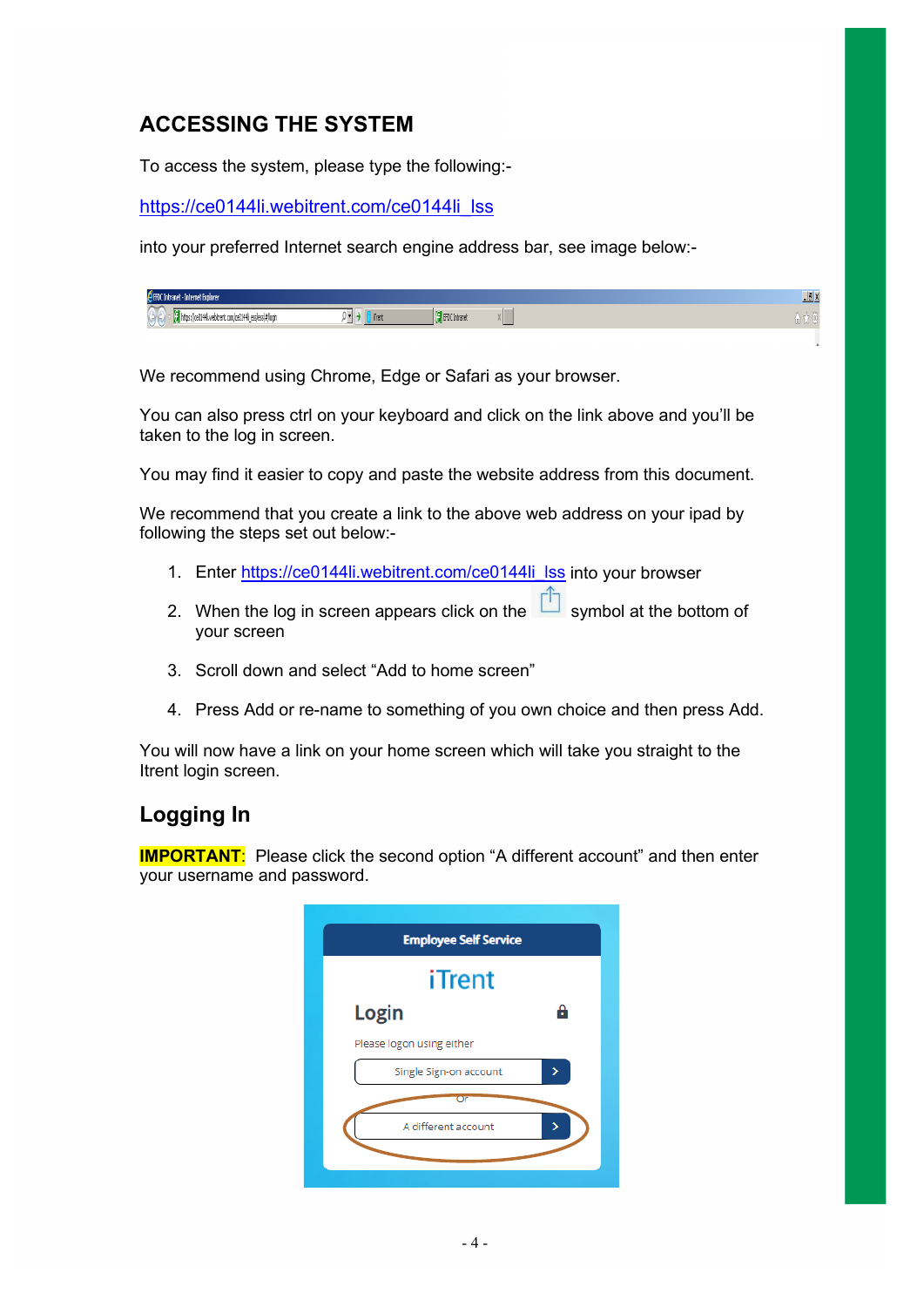Please then enter your username and password, if you do not know these details then please contract hradmin@eppingforestdc.gov.uk

| n   B iTrent Home<br>$\leftarrow$ $\rightarrow$<br>$\circ$<br>$\Omega$ | $\times$   $\rightarrow$ ESS - ESS Home<br>x BSS - ESS Home<br>https://ce0144d2.webitrent.com/ce0144d2_lss/ess/dist/#/main/home/dashboard | $\mathsf{x}\;$ +                                                                            |                                                   |  | $\mathbb{G}$ | $\times$<br>$\mathcal{O}$<br>$\bullet$<br>$\cdots$ |
|------------------------------------------------------------------------|-------------------------------------------------------------------------------------------------------------------------------------------|---------------------------------------------------------------------------------------------|---------------------------------------------------|--|--------------|----------------------------------------------------|
| <b>iTrent</b>                                                          |                                                                                                                                           |                                                                                             | Home                                              |  |              | $2 +$                                              |
| Ani Councillor<br>$\begin{array}{cc} 0 & 0 \end{array}$                |                                                                                                                                           | Dashboard                                                                                   | News                                              |  |              |                                                    |
| & View profile                                                         |                                                                                                                                           |                                                                                             |                                                   |  |              |                                                    |
| <del>n</del> Home                                                      |                                                                                                                                           | Latest company news                                                                         | View all news >                                   |  |              |                                                    |
| My pay                                                                 |                                                                                                                                           |                                                                                             |                                                   |  |              |                                                    |
|                                                                        |                                                                                                                                           |                                                                                             |                                                   |  |              |                                                    |
|                                                                        |                                                                                                                                           | EFDC - Internal Job<br>EFDC - Annual Leave and<br><b>Foreign Travel update</b><br>Vacancies | <b>EFDC iTrain E-Learning</b>                     |  |              |                                                    |
|                                                                        |                                                                                                                                           |                                                                                             | $\circ \bullet \circ \circ$                       |  |              |                                                    |
|                                                                        |                                                                                                                                           |                                                                                             |                                                   |  |              |                                                    |
|                                                                        |                                                                                                                                           | Time & expenses view all time & expenses >                                                  | Latest payslips<br>View my pay >                  |  |              |                                                    |
|                                                                        |                                                                                                                                           | $\bullet$<br>Authorised                                                                     | <b>June 2021</b><br>PDF<br>土<br>Click to download |  |              |                                                    |
|                                                                        |                                                                                                                                           | z<br>0<br>Awaiting authorisation                                                            |                                                   |  |              |                                                    |
|                                                                        | STATISTICS IN CASE OF                                                                                                                     | 8<br>O Provisional                                                                          |                                                   |  |              |                                                    |
|                                                                        |                                                                                                                                           | $\bullet$<br>$\bigcap$ Errors                                                               |                                                   |  |              |                                                    |
|                                                                        |                                                                                                                                           | $^{+}$<br>Add claim                                                                         |                                                   |  |              |                                                    |
|                                                                        |                                                                                                                                           | <b>Carlos</b>                                                                               |                                                   |  |              |                                                    |
|                                                                        |                                                                                                                                           |                                                                                             |                                                   |  |              |                                                    |
| ø<br>盲<br>H<br><b>P</b>                                                | 颯<br>喘<br>e<br>$\infty$<br>п                                                                                                              | 國<br>$\overline{\mathbf{x}}$<br>$\mathbf{L}$                                                |                                                   |  |              | 11:52<br>07/03/2022                                |

Once logged in, you will land on the ESS home screen:-

The Home screen gives you access to the:-

- Company News carousel this is used to host links to the Intranet, job opportunities and as a wider communications channel.
- Time and Expenses quick link enables you to submit a claim or view a claims status. You also have a link to search for previously submitted claims.
- Latest Payslip you can view and download payslips from the home screen and search for previously issues payslips and P60's.

#### **View Profile**

Your personal information can be accessed under the "View Profile" link which sits under your name in the top left hand corner of your screen.

| Personal details:         | please check these are accurate and up to date         |  |  |  |
|---------------------------|--------------------------------------------------------|--|--|--|
| Confidential Information: | we would be grateful if you would complete these       |  |  |  |
|                           | details                                                |  |  |  |
| Next of Kin:              | please check these are accurate and up to date         |  |  |  |
| Bank details:             | before changing these details, check with the          |  |  |  |
|                           | epping.payroll@braintree.gov.uk team to ensure that    |  |  |  |
|                           | there is enough time for the change to be picked up in |  |  |  |
|                           | time for pay processing.                               |  |  |  |
| <b>Private Vehicles:</b>  | this information must be completed in order for        |  |  |  |
|                           | you to be able to submit a mileage claim               |  |  |  |

This section allows you to **view/update**:-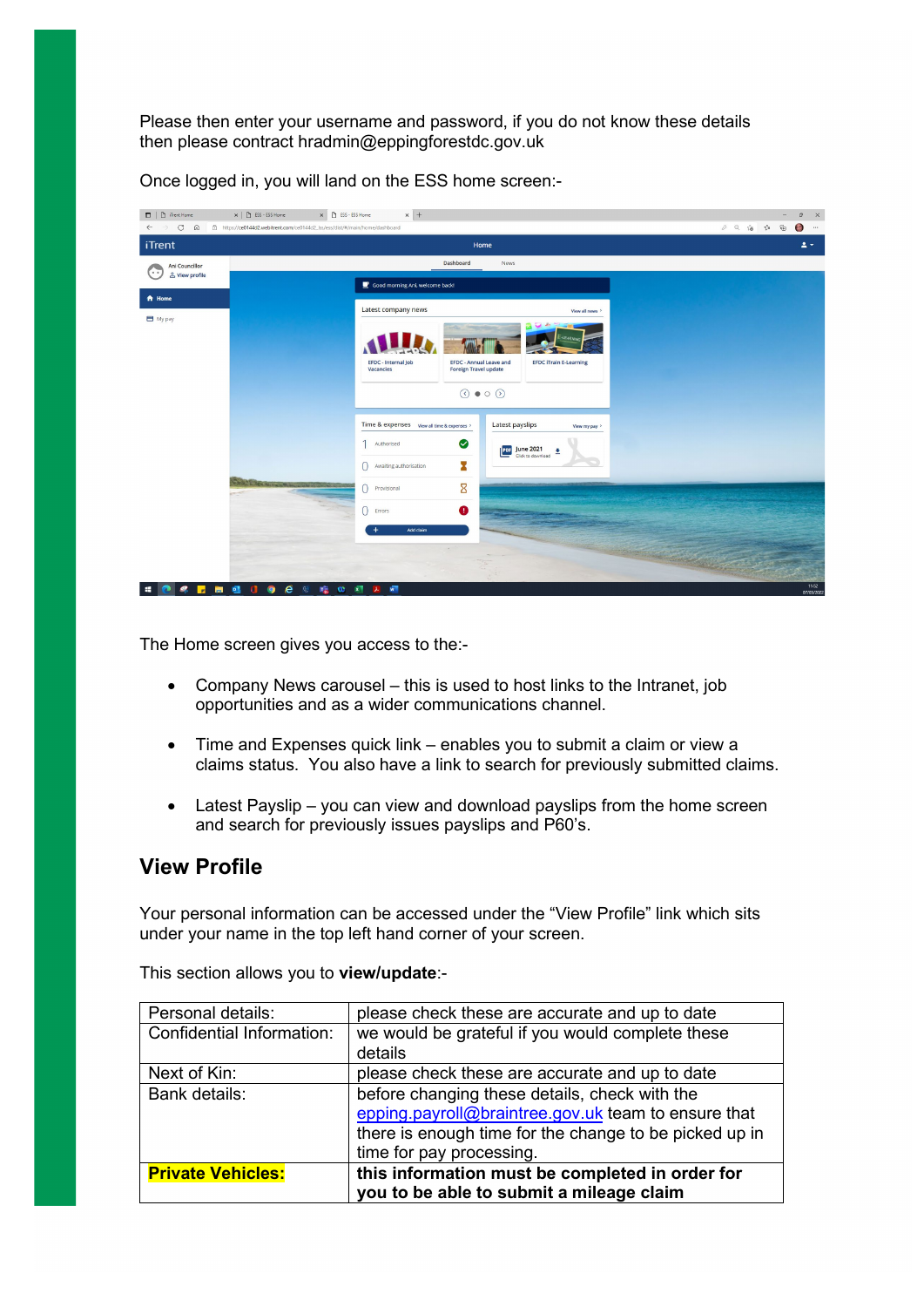#### **How to enter Private Vehicle details:-**

- 1. Go to View Profile
- 2. Scroll down to Private Vehicles
- 3. Select **+ Add vehicle**
- 4. Enter vehicle type choices are car, van, motorcycle, bicycle
- 5. Enter the vehicle registration details (if applicable)
- **6. Enter the start date this date must predate the date of your first claim using this vehicle**
- 7. Enter the engine size if applicable
- 8. Fuel type please enter "not applicable"
- 9. Please tick the "Default vehicle for expenses" check box
- 10. Click Save

### **Payslips and P60's**

Your latest payslips will be available for you to view and download on the home screen.

If you need to look for an older payslip please click on the "View my Pay" link.

| View my pay > |
|---------------|
|               |
|               |

A new page will open up for you which will enable you to search, using date fields, for the payslip you are looking for.

| <b>Payslips</b>                                                          |   |                       | View my bank details > |
|--------------------------------------------------------------------------|---|-----------------------|------------------------|
| Searching with neither Start date nor End date will return all payslips. |   |                       |                        |
| Start date (dd/mm/yyyy)                                                  | Ē | End date (dd/mm/yyyy) |                        |
| Download all<br>Search                                                   |   |                       |                        |

Using the View my pay link will also give you access to your P60 information. Click on the download arrow to view your P60 and if you wish, print or save to your own files.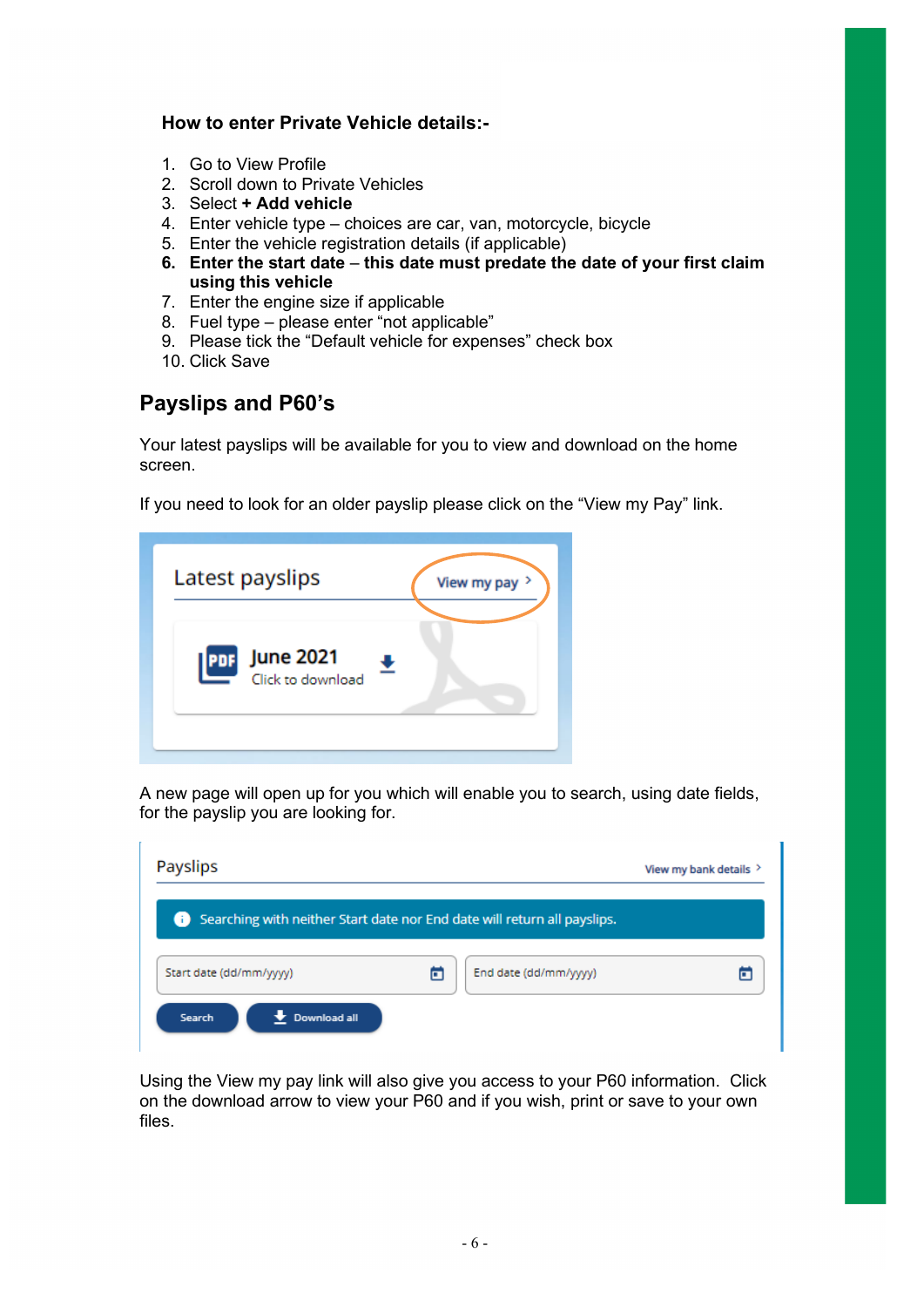| <b>P60</b> |                                                                                                                                                                                                             |  |
|------------|-------------------------------------------------------------------------------------------------------------------------------------------------------------------------------------------------------------|--|
|            | Your P60 for the tax year 2019/20 is now available. Please remember the 'Pay' figure is<br>your TAXABLE pay not total pay or salary. If you require a paper copy please download and<br>print this version. |  |
| Tax year   | Employment period                                                                                                                                                                                           |  |
| 2020/2021  | 06 Apr 2020 - 05 Apr 2021 (Epping Forest District Council) (McKeon)                                                                                                                                         |  |

#### **Important – Troubleshooting information**

If you are using an Apple device to download your P60, you will need to enable "popups" in your Settings app before the P60 will download.

### **SUBMIT AN EXPENSE CLAIM**

Members must now submit expenses via ESS which will be paid through Payroll.

To submit a claim, from the home screen scroll to Time & Expenses and then click on the "Add Claim" link.

A form will open for you and you must:-

- 1. Enter the start date of your claim this date **MUST** be on or before the date of the first claim on your submission
- 2. Select the "EFM Members Mileage & Expenses claim" from the drop down menu
- 3. Press "New" in the bottom right hand corner of your screen

The expense claim consists of three pages:-

| 1 <sup>st</sup> Page | Gives instructions on how to complete the claim              |
|----------------------|--------------------------------------------------------------|
| 2 <sup>nd</sup> Page | Enter your mileage claim details                             |
| 3 <sup>rd</sup> Page | Enter details of any Carers Allowance claim and/or Travel or |
|                      | Subsistence claims                                           |

#### **Example mileage claim:-**



In the Reasons for Journey and route taken text box, please enter:-

- 1. The name of the meeting attended or reason for claim if not attending a meeting
- 2. Brief details of the route taken
- 3. Name of any passenger's being claimed for.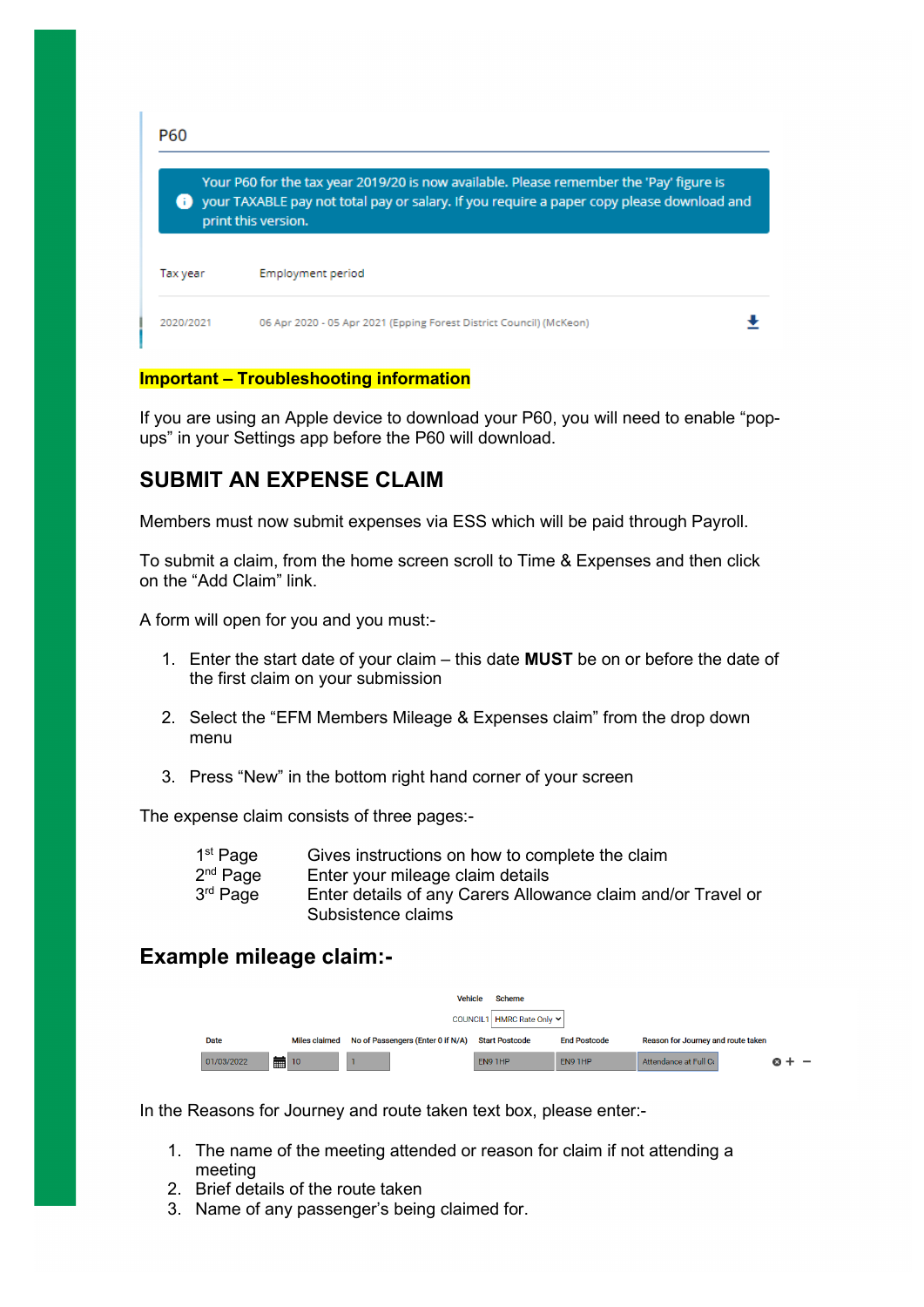The Reasons for Journey box can be expanded by double clicking in the box:-

#### Reason for Journey and route taken



If you wish to submit multiple mileage claims then click on the plus sign and a new blank line will be provided for you to complete:-

| <b>Vehicle</b><br>Scheme<br>COUNCIL1 HMRC Rate Only v |               |                                   |                       |                     |                                    |  |  |  |
|-------------------------------------------------------|---------------|-----------------------------------|-----------------------|---------------------|------------------------------------|--|--|--|
| Date                                                  | Miles claimed | No of Passengers (Enter 0 if N/A) | <b>Start Postcode</b> | <b>End Postcode</b> | Reason for Journey and route taken |  |  |  |
| 01/03/2022                                            | 藟<br>10       |                                   | EN9 1HP               | EN9 1HP             | Attendance at Full Co              |  |  |  |
|                                                       | 雦             |                                   |                       |                     |                                    |  |  |  |

#### **Important – Troubleshooting information**

**Your claim will error if there isn't a vehicle recorded for mileage so please ensure that you enter your private vehicle details into the system, prior to completing a claims template.**

## **Example carer allowance or travel claim:-**

|                                                       |            |            |   | Enter details of any expenses on this page. |                                         |                      |  |  |
|-------------------------------------------------------|------------|------------|---|---------------------------------------------|-----------------------------------------|----------------------|--|--|
|                                                       |            |            |   | Receipts can be attached after submission.  |                                         |                      |  |  |
| <b>Details of Meeting attended</b><br>Element<br>Date |            |            |   |                                             | No of Hours claimed (Max 4 per meeting) |                      |  |  |
| <b>EFM Carers Allowance 2021</b>                      | 02/03/2022 | 論          |   | <b>Overview and Scrutiny</b>                | 1.00                                    |                      |  |  |
| EFM Carers Allowance 2021                             |            | 角          |   |                                             |                                         |                      |  |  |
| Element                                               |            | Date       |   | <b>Details of expenditure</b>               |                                         | Amount to be claimed |  |  |
| <b>EFM Travel and Subsistence</b>                     |            | 05/03/2022 | 冊 | Train ticket to visit the LGA               |                                         | 10.00                |  |  |
| FFM Travel and Subsistence                            |            |            | ▦ |                                             |                                         |                      |  |  |

## **Saving and/or submitting your claim**

Once you've started a claim you can either "Save draft" or "Submit" your claim.

If you are going to add further details to your claim then select the "save draft" button.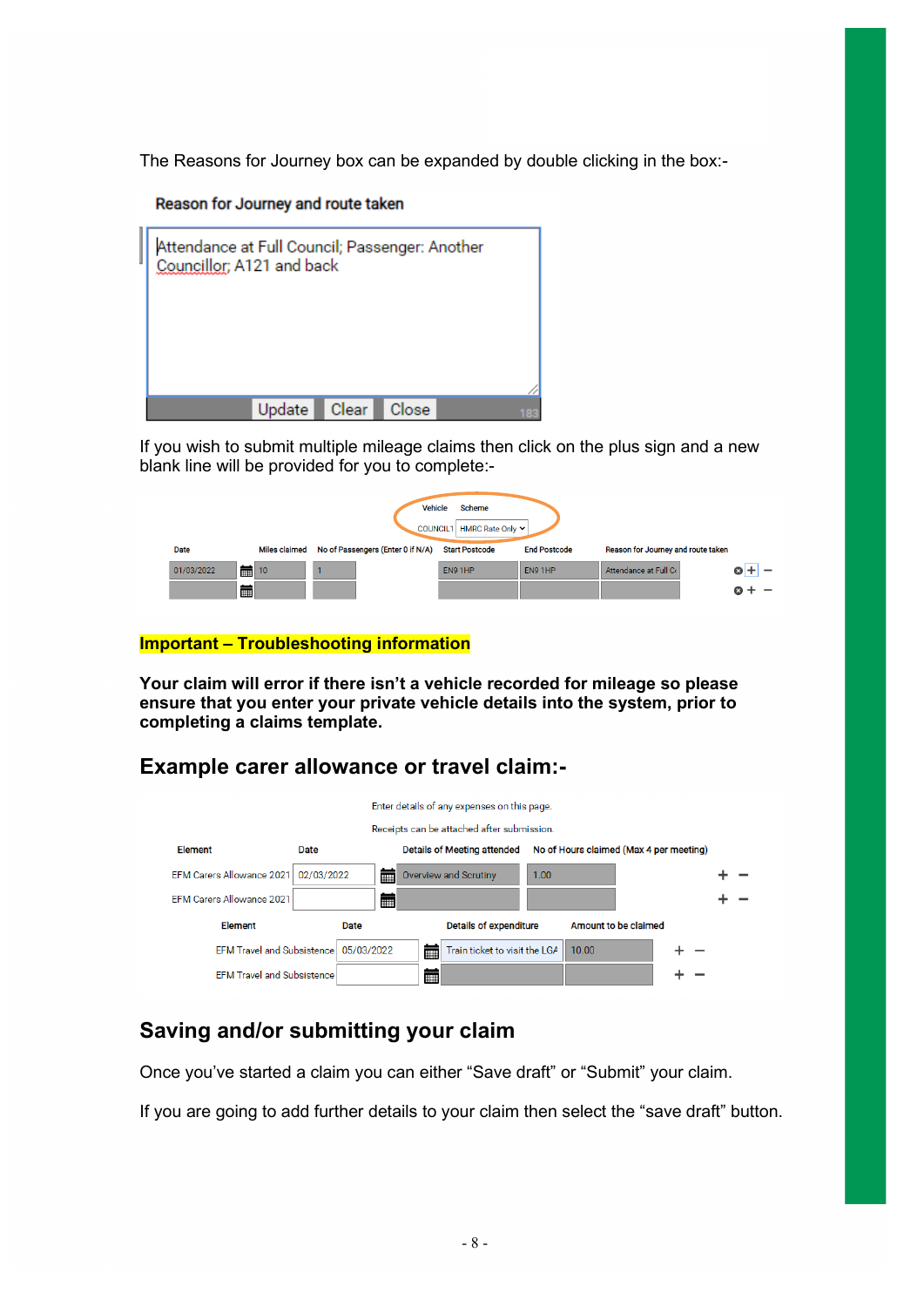You can return to your claim via the "View all time and expenses" link and select the claim you wish to update:-

|  | Time & expenses View all time & expenses | Time & Expenses                                     |            |                       |                                     |               |         |                               |
|--|------------------------------------------|-----------------------------------------------------|------------|-----------------------|-------------------------------------|---------------|---------|-------------------------------|
|  | Authorised                               | $\sqrt{}$ in progress                               | Authorised |                       |                                     |               |         |                               |
|  | Awaiting authorisation                   | Start date (dd/mm/yyyy)<br>07/02/2022<br>Search     |            | 卣                     | End date (dd/mm/yyyy)<br>07/03/2022 |               |         | 固                             |
|  | Provisional                              | Claim name                                          | Start date | Reference             | Cut off date                        | <b>Status</b> |         |                               |
|  | ч<br>Errors                              | <b>EFM Members Mileage &amp; Expenses</b><br>Claims |            | 01 Mar 2022 EMEM00012 |                                     | Provisional   | Summary | $\boldsymbol{\boldsymbol\Xi}$ |
|  | $\pm$<br>Add claim                       | Add claim<br>$+$                                    |            |                       |                                     |               |         |                               |

Click on the claim and the form will open for you, ready to make changes.

When you are ready to **Submit** your claim, press the submit button. A declaration page will open asking you to confirm that the claim detailles s are true and necessarily incurred. You will agree to this by entering your ESS password to submit your claim.

At this point you can attach copies of receipts (if appropriate) to support your claim. Please click on the **+ Receipt attachments** link.

| Password                     |    |
|------------------------------|----|
|                              |    |
| + Receipt attachments        |    |
| - Receipt attachments        |    |
| Receipt type                 |    |
|                              |    |
| Attach receipt               |    |
| Choose File   No file chosen | ſU |

Click on the drop down box against Receipt type and select the most relevant option for your claim and then click on choose file to select the saved receipt.

If Members are using their ipads, you will be prompted to choose from an already saved photo or to take a photo. We recommend that you use the second option and take one photo of all the relevant receipts, i.e. put them all on one picture. You can then select "choose file" and the photo will upload.

If you are using a different device, then navigate to your save receipt, click open and then click on the paperclip icon  $\Box$  to attach your receipt to your claim.

Once you've attached the receipt and entered your password you can select "submit" and your claim will be sent to the relevant officer for approval.

You should submit your claim by the end of each month for payment in the following month.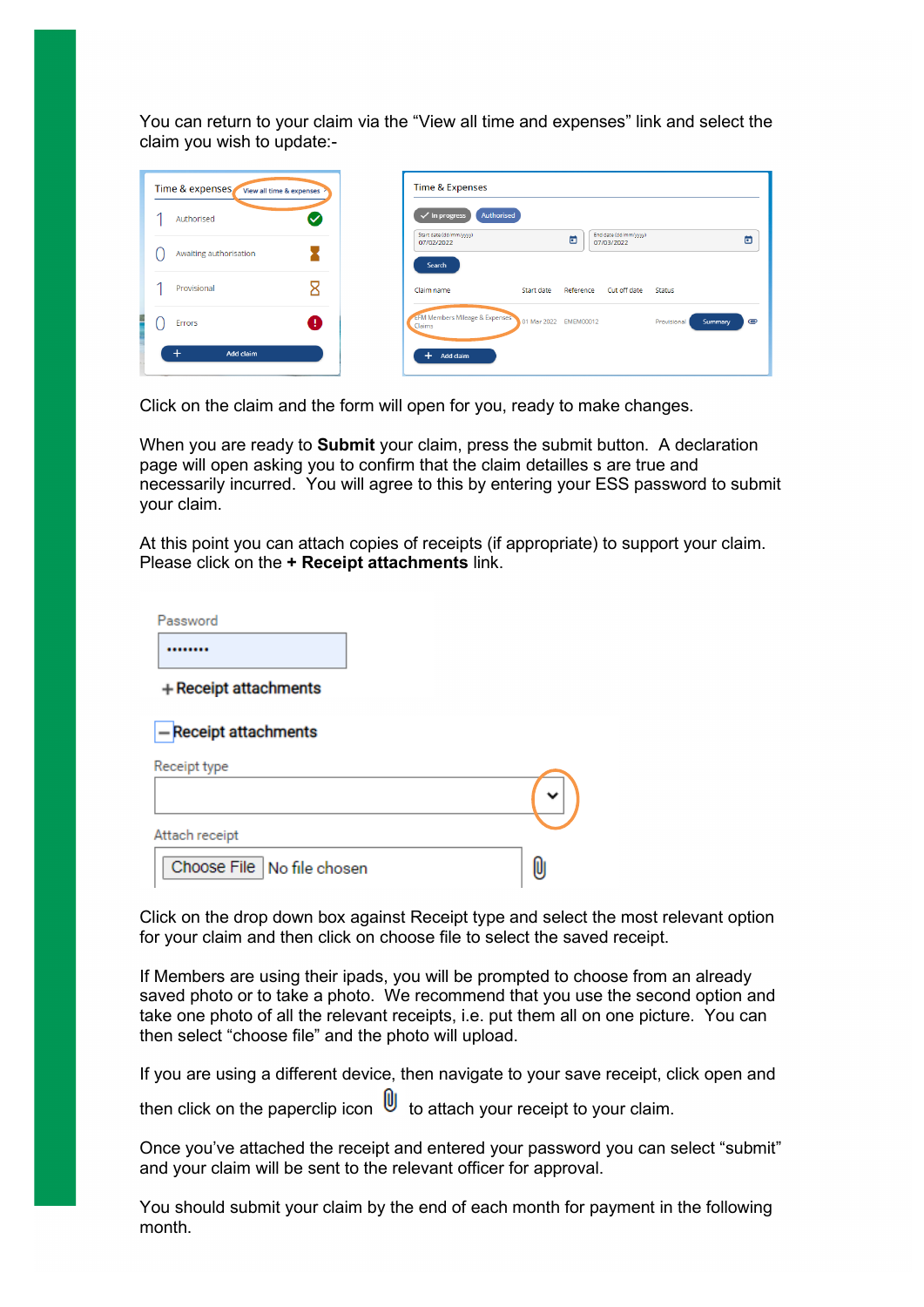Expense submission deadlines can be found on the Company News carousel.

# **SETTINGS OPTIONS**

There are a number of options in the Settings menu which allows you to personalise ESS.



| <b>Preferences:</b>              | You can change the date format and upload a new<br>background image                                         |
|----------------------------------|-------------------------------------------------------------------------------------------------------------|
| <b>Memorable</b><br>Information: | You can set up a prompt which will allow you to reset<br>your password if you forget it - see example below |
| E-form preferences:              | Enter an email address for your payslips to be emailed<br>to you NB this cannot be your EFDC email address  |
| Change password:                 | Allows you to update your password                                                                          |
| <b>Dark Mode:</b>                | Darkens your screen                                                                                         |
| Sign Out:                        | Please use the sign out link to log out from the system                                                     |

#### **Example of Memorable Information:**

| 6                                         | spaces nor be the same as your prompt, password or user name. The memorable<br>password can only use the characters A-Z, a-z, 0-9, or ! \" $\frac{1}{2}$ % ^ & * () - _ + [] { } ?, .; @ # ~ / |  |
|-------------------------------------------|------------------------------------------------------------------------------------------------------------------------------------------------------------------------------------------------|--|
| W  < > 1                                  |                                                                                                                                                                                                |  |
| *Memorable information prompt (required)  |                                                                                                                                                                                                |  |
| Mothersmaidenname                         |                                                                                                                                                                                                |  |
|                                           |                                                                                                                                                                                                |  |
|                                           |                                                                                                                                                                                                |  |
|                                           |                                                                                                                                                                                                |  |
|                                           |                                                                                                                                                                                                |  |
| *Memorable information (required)         |                                                                                                                                                                                                |  |
|                                           | Ø                                                                                                                                                                                              |  |
| *Confirm memorable information (required) |                                                                                                                                                                                                |  |
|                                           |                                                                                                                                                                                                |  |